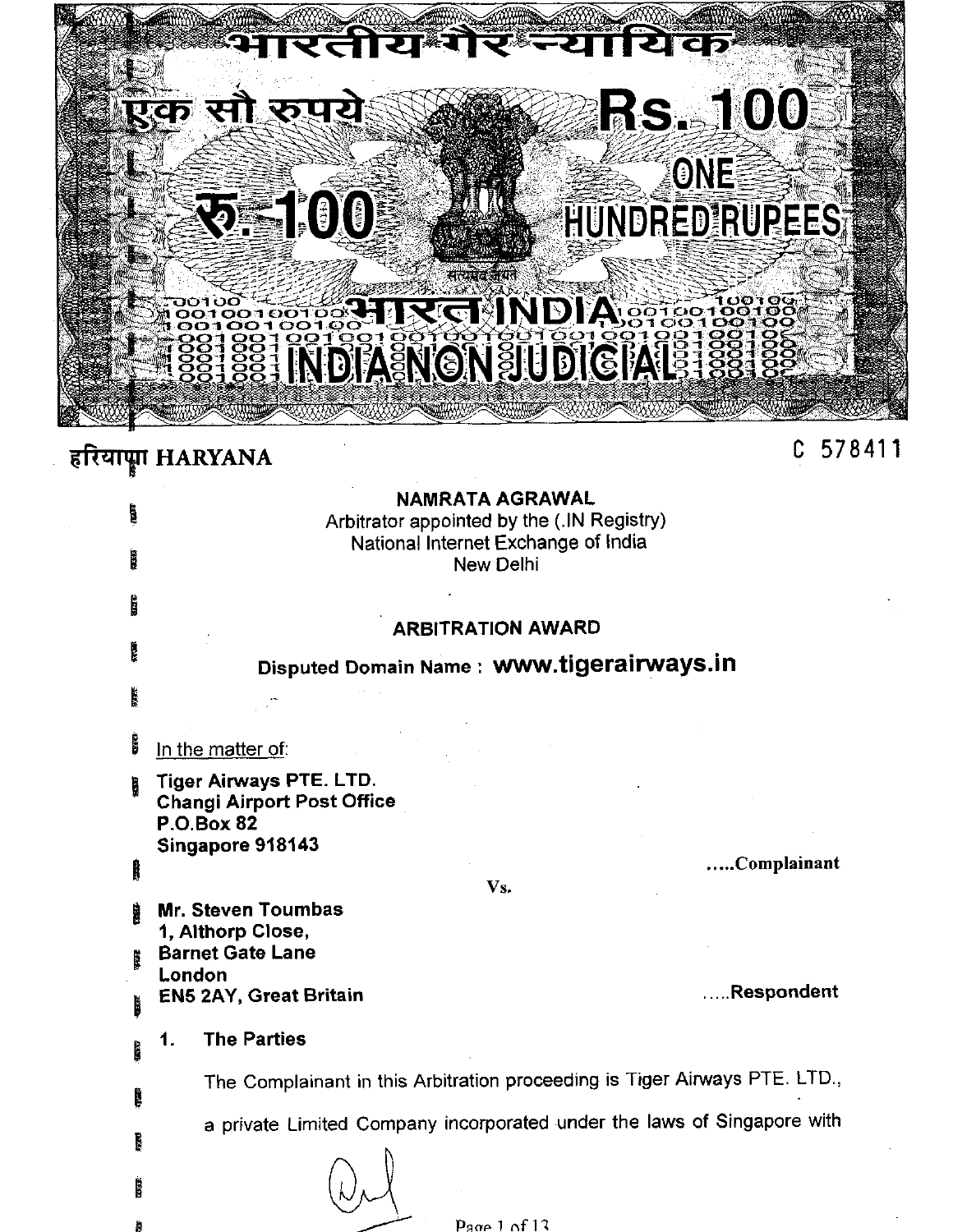its registered office at 4, Battery Road, #15-01, Bank of China Building, Singapore .

The Respondent / Registrant in this Arbitration proceeding is an individual, one Steven Toumabas the following details obtained from the .IN Registry WHOIS database, a copy of which has been submitted by the Complainant along with the Complaint :

Registrant ID:PA1730\_10 1

Registrant Name: Steven Toumbas

Registrant Streetl: 1, Althorp Close

Registrant City: London

Registrant Postal Code: EN5 2AY

Registrant Country: GB

Registrant Phone:+44.2075611.01 0

Registrant Email: [steven@toumbas.co.u](mailto:steven@toumbas.co.uk)k

### **2 . Detail s o f th e dispute d Domai n Nam e an d Registra r**

The disputed domain name is www.tigerairways.in and has the following details

| Domain Id<br>D2481156-AFIN |                      |                          |  |
|----------------------------|----------------------|--------------------------|--|
| Created on                 |                      | 15-Mar-2007 19:20:04 UTC |  |
| Expiration Date            |                      | 15-Mar-2011 01:49:49 UTC |  |
| Sponsoring Registrar       | PlanACorp (R70-AFIN) |                          |  |
| Registrant Id              | PA1730 01            |                          |  |



Page 2 of 13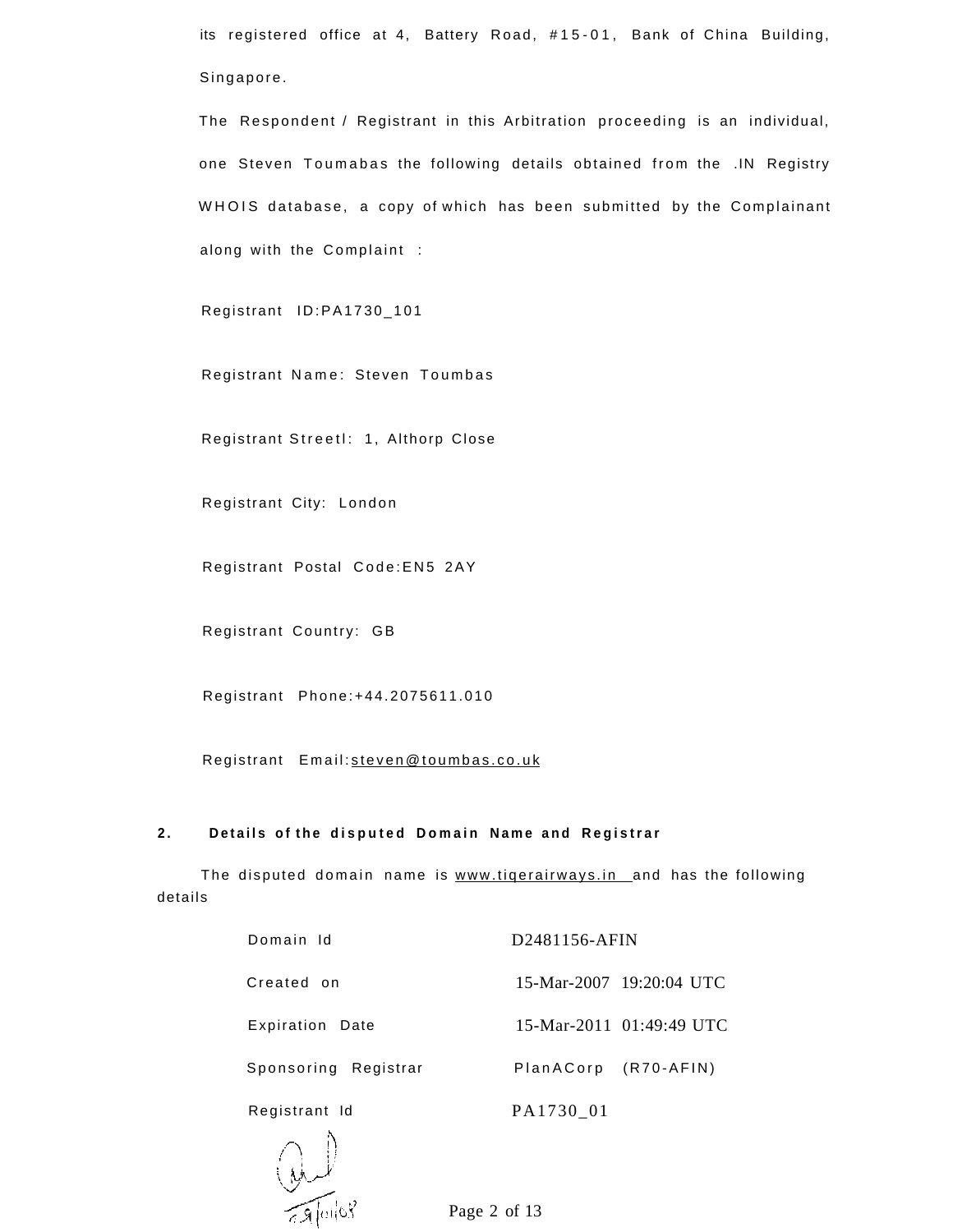#### **3.** About procedures adopted in the Complaint

This is a mandatory arbitration proceeding submitted for adjudication in accordance with the .IN Domain Name Dispute Resolution Policy (INDRP) for Domain Name Dispute Resolution, adopted by the National Internet Exchange of India ("NIXI"). The INDRP Rules of Procedure (the Rules) was approved by NIXI on 28<sup>th</sup> June, 2005 in accordance with the Indian Arbitration and Conciliation Act, 1996, and the bye-laws, rules and guidelines framed there under.

By registering the disputed domain name with the NIXI accredited Registrar, the Respondent agreed to the resolution of the disputes pursuant to the IN Dispute Resolution Policy and Rules framed thereunder.

According to the information provided by the National Internet Exchange of India (the ".IN Registry"), the history of this proceeding is as follows :

In accordance with the Rules,  $2(a)$  and  $4(a)$ , NIXI formally notified the Respondent of the Complaint, and appointed me as a the Sole Arbitrator for adjudicating upon the dispute in accordance with the Arbitration and Conciliation Act, 1996, and the Rules framed thereunder, .IN Domain Name Dispute Resolution Policy and the Rules framed thereunder. I had submitted the Statement of Acceptance and Declaration of Impartiality and Independence, as required by the NIXI.

The arbitration proceedings commenced on 19.12.2007, when notice of proceeding was issued by the arbitrator. The Respondent was advised to file his reply to the complaint within 10 days and a reminder thereafter on

h- k •

Page 3 of 13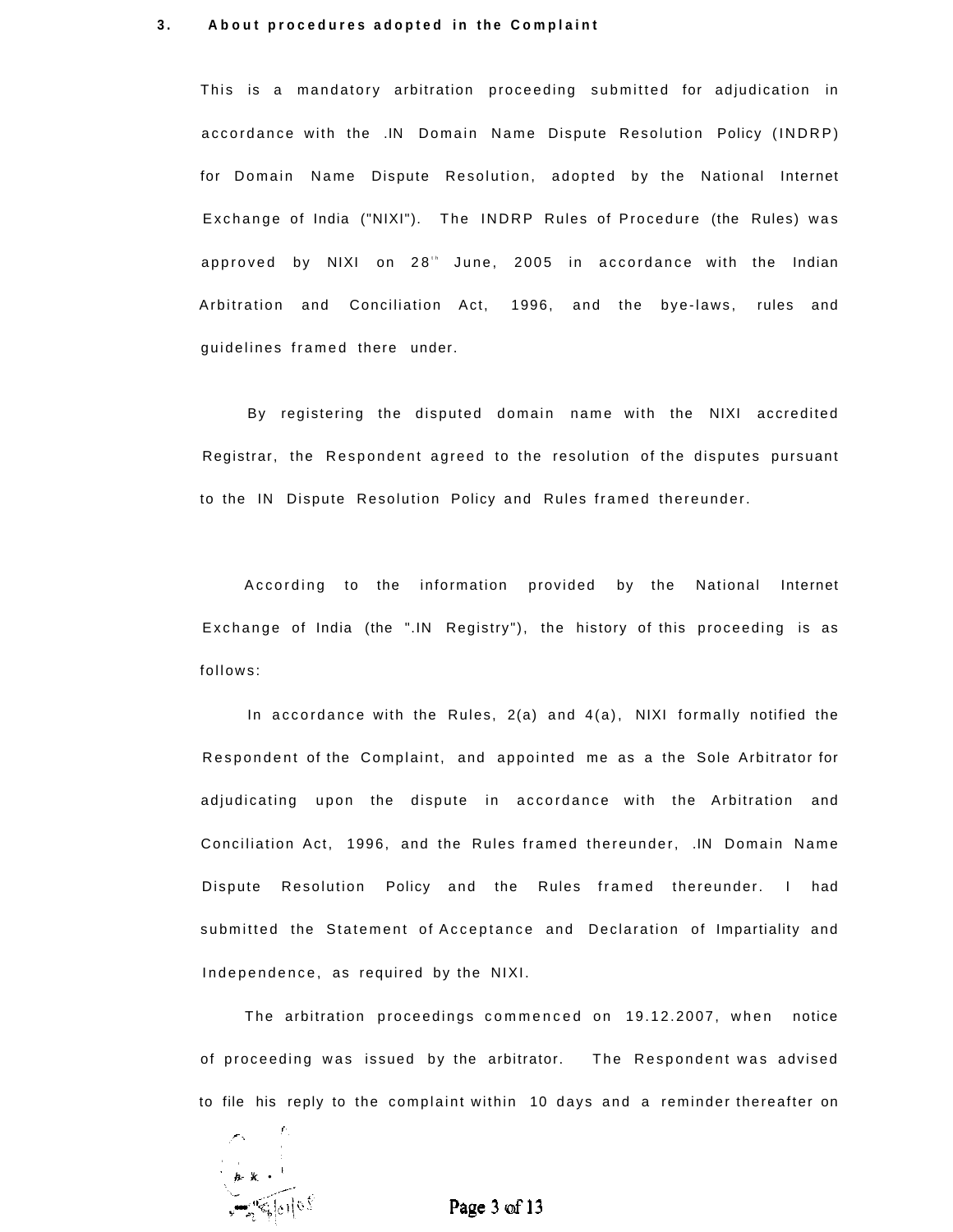8.1.2008. The notices were by the email to the addresses provided by the Complainant and email addresses available on the WHO US DATA BASE.

NIXI (.IN Registry) confirmed of having sent the copy of the Complaint to the Respondent on 2.11.2007.

No reply or communication was received from the Respondent either by the Arbitrator or NIXI (.IN Registry). In these facts and circumstances, in-person hearing was unnecessary for deciding the complaint, and consequently on the basis of the statements and documents submitted on record, the present Award is passed.

According to Paragraph 9 of the Rules the language of the proceedings was in English.

#### **4 . Parties ' Contention s**

#### **(a) Complain t**

The Complainant in his Complaint, interalia, contends as follows:

The Complainant was formed on 11 December 2003 and is a private limited company incorporated under the laws of the Republic of Singapore. The Shareholders include Singapore Airlines Limited, Indigo Singapore Partners L.P and RyanAsia Limited and Dahila Investments Pte. Ltd.

The complainant owns and operates an airline company called "Tiger Airways" and since its establishment in December 2003, it has become one of Asia's leading low fare airlines.

To enable global reach to, and access by customers all around the world, as well as for ease of booking of airline tickets (and amendments to bookings, the complainant offers an online booking service at [www.tigerairways.co](http://www.tigerairways.com)m allowing customers to book air tickets online 24

hours a day.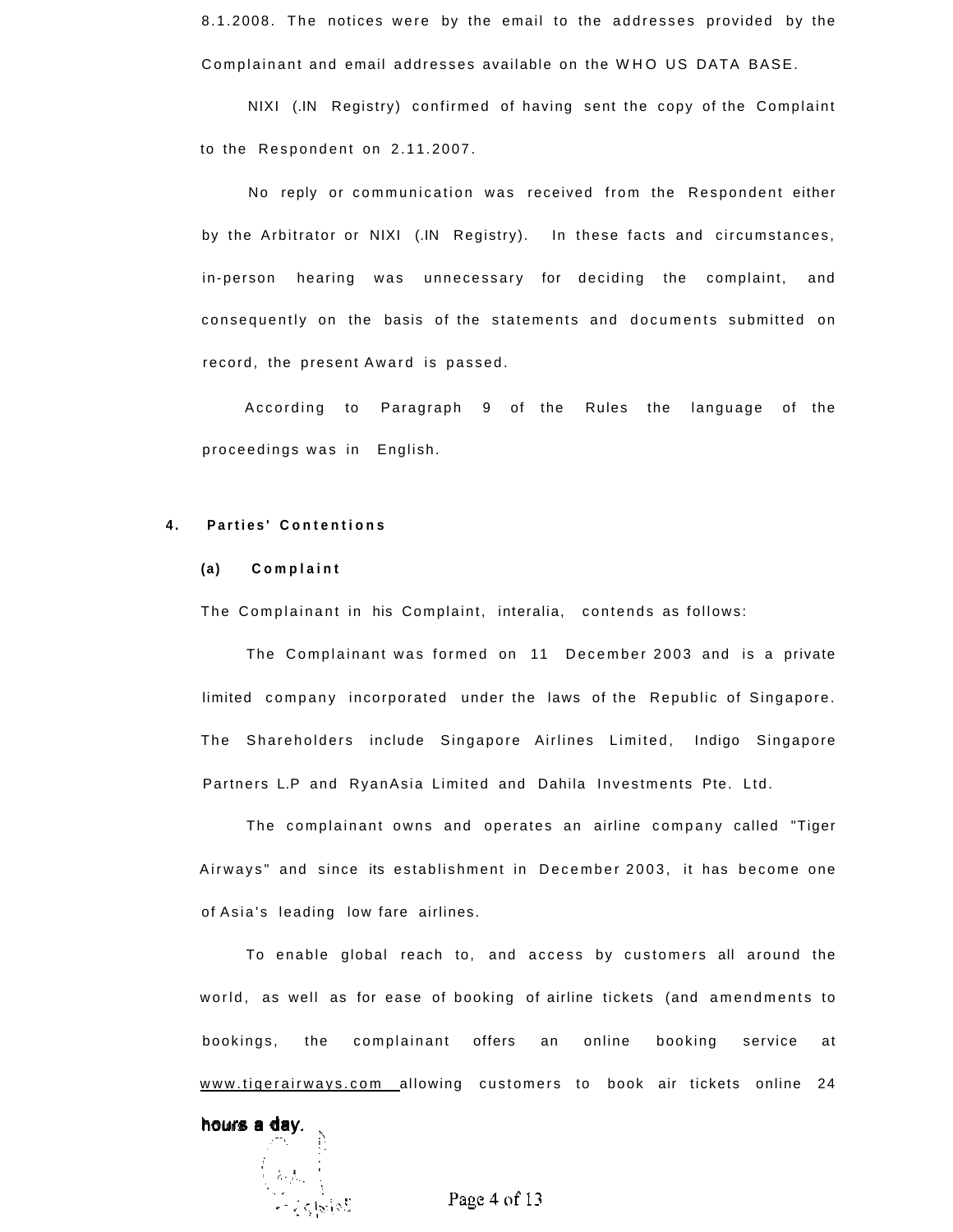The Internet remains the principal means to promote and sell the Complainant's products and services.

The mark "Tiger Airways", having been extensively used in the relation to the business of the Complaint, has acquired distinctiveness and is understood and associated by consumers globally as the mark of the Complainant denoting its services and business. Any incorporation of the said mark in a domain name is bound to be in bad faith.

The Respondent in the present dispute has registered the domain name [www.tiqerairways.i](http://www.tiqerairways.in)n thereby misappropriating illegally and without authority the trademark " Tiger Airways" which is the exclusive property of the Complainant.

The Complainant contends that the Respondent is not either as an individual, businesses or other organization, commonly known as the name "Tiger Airways". Secondly the Complainant has not licensed or otherwise permitted the Respondent to use its Mark "Tiger Airways " or to apply for any domain name incorporating this mark.

In support of his contentions the Complainant has annexed enough material to prove his rights on the impugned domain name. The material submitted along with the complaint include :

- (a) The Proof of registration of the Complainant company as private limited company incorporated under the laws of the Singapore (Annexure C).
- (b) Proofs of registration of the trade mark "TIGER AIRWAYS in 48 different countries in the name of the Complainant including India, Singapore, United Kingdom, US, Australia

etc. (Annexure D).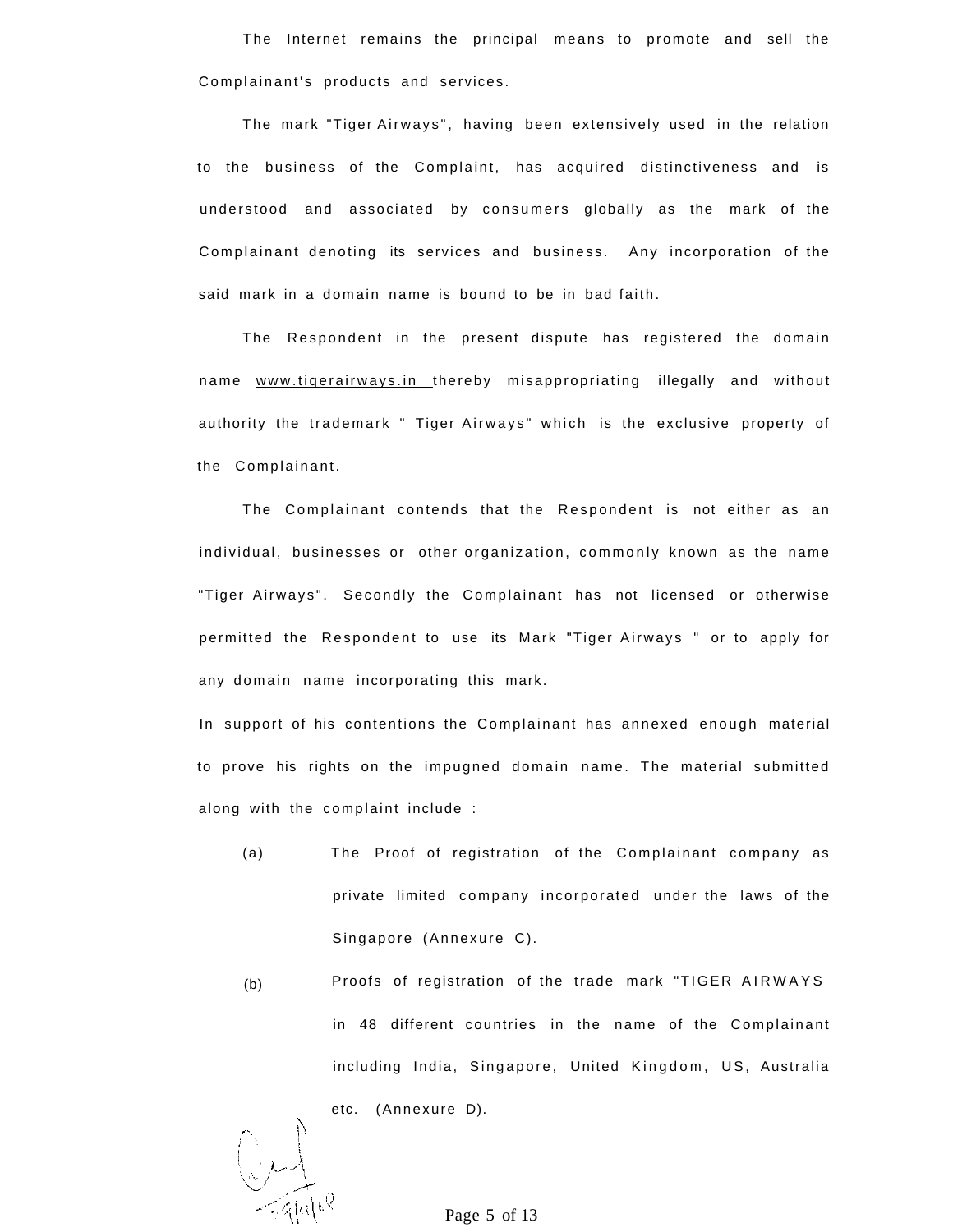The Complainant also has registered and / or uses the following domain names :

[www.tigerairwavs.co](http://www.tigerairwavs.com)m

[www.tiqerairways.com.a](http://www.tiqerairways.com.au) u

[www.tiqerairways.com.s](http://www.tiqerairways.com.sq)q

[www.tiqerairways.co.i](http://www.tiqerairways.co.in)n

# **(b) Responden t**

The Respondent was duly sent the copy of the Complaint by .IN Registry and was also duly sent the notice by the Arbitrator. However the Respondent has not filed reply to the complaint nor has sent any communication in this regard to .IN Registry or the Arbitrator.

# **3 . Discussio n an d Finding s**

# **(a)** The Respondent's Default

The Rules paragraph 8(b) requires that the Arbitrator ensure that each party is given a fair opportunity to present its case. Paragraph 11(a) of the Rules reads as follows :

#### "11. Default

(a) In the event that a Party, in the absence of exceptional circumstances as determined by the Arbitrator in its sole discretion, does not comply with any of the time periods established by these Rules of Procedure or the Arbitrator, the Arbitrator shall proceed to decide the Complaint in accordance with law."

The Respondent was given notice of this proceeding in accordance with the Rules. The .IN Registry discharged its responsibility under Rules paragraph 2(a) to employ reasonably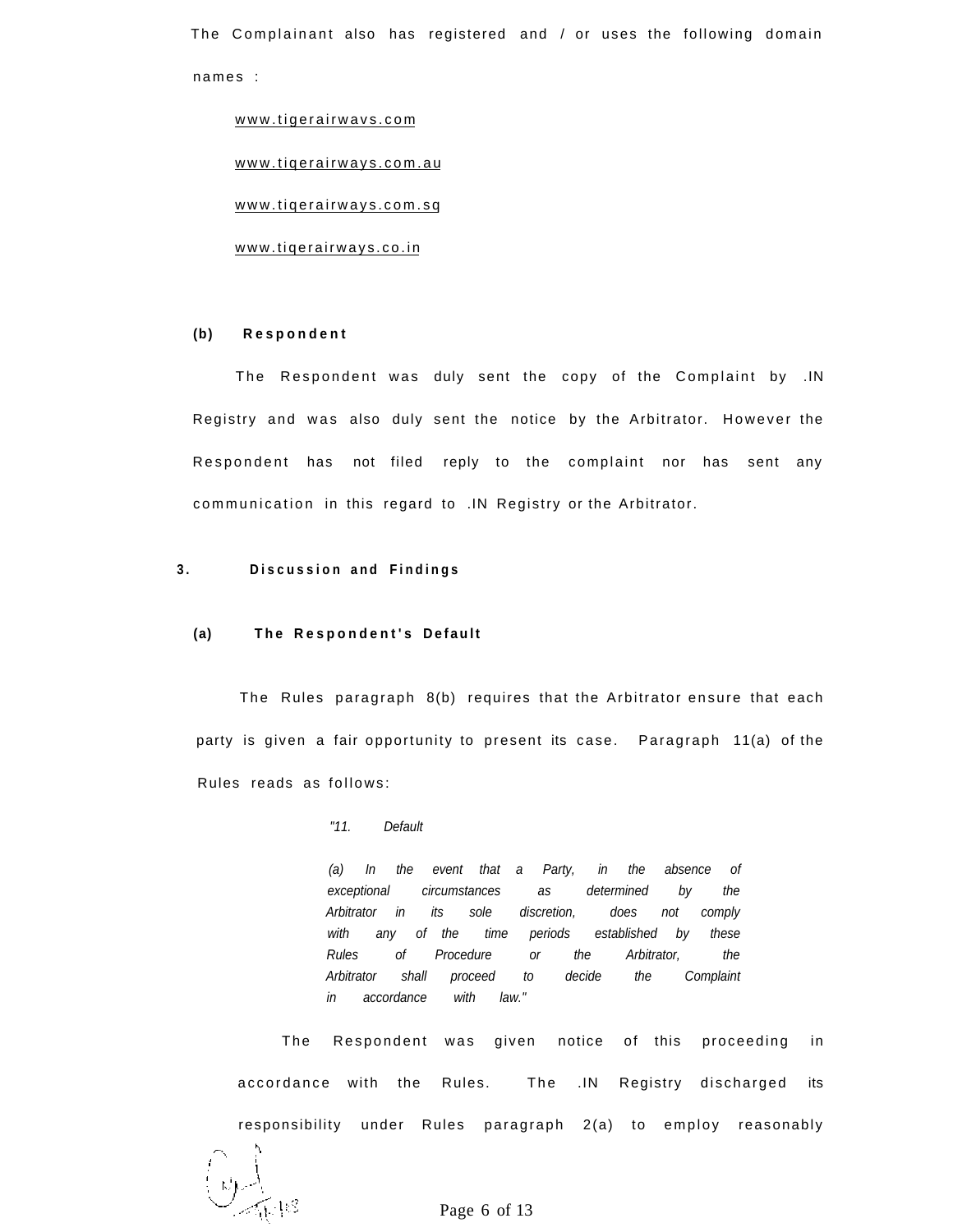available means calculated to achieve actual notice to the Respondent of the Complaint.

As previously indicated, the Respondent did not reply to the Complaint thus has chosen not to to answer the Complainant's assertions, evidence or contentions in any manner. The Arbitrator finds that the Respondent was given a fair opportunity to present his case. Once the complainant makes a prima facie case showing that a respondent lacks rights to the domain name at issue, the respondent must come forward with the proof that it has some legitimate interest in the domain name to rebut this presumption. The Respondent has failed to do this and thus has defaulted as per para 11 of the Rules. The Arbitrator will proceed to decide the case accordingly.

The Rules paragraph  $12(a)$  provides that the Arbitrator shall decide the Complaint on the basis of the statements and documents submitted in accordance with the INDRP and any law that the Arbitrator deems fit to be applicable. In accordance with Rules paragraph 12, the Arbitrator may draw such inferences as are appropriate from the Respondent's failure to reply to the Complainant's assertions and evidence or to otherwise contest the Complaint. In the circumstances, the Arbitrator's decision is based upon the Complainant's assertions and evidence and inferences drawn from the Respondent's failure to reply.

#### **The issues involved in the dispute**

The Complainant in its complaint has invoked paragraph 4 of the INDRP which reads

Page 7of 13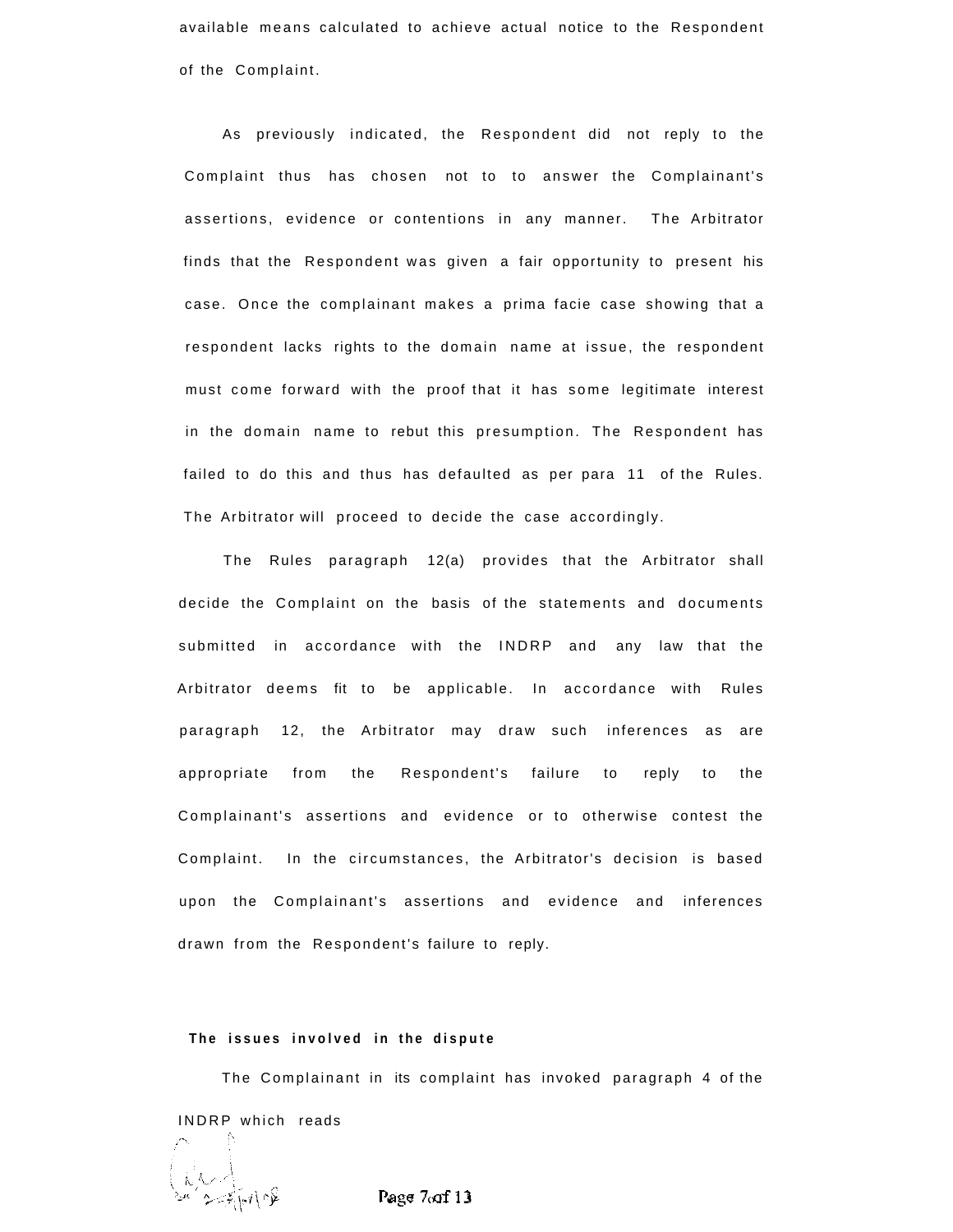# **"Types of Disputes**

Any Person who considers that a registered domain name conflicts with his legitimate rights or interests may file a Complaint to the .IN Registry on the following premises:

(i) the Registrant's domain name is identical or confusingly similar to a name, trademark or service mark in which the Complainant has rights;

(ii) the Registrant has no rights or legitimate interests in respect of the domain name; and

(Hi) the Registrant's domain name has been registered or is being used in bad faith.

The Registrant is required to submit to a mandatory Arbitration proceeding in the event that a Complainant files a complaint to the .IN Registry, in compliance with this Policy and Rules thereunder."

Paragraph 4 of the INDRP thus envisages 3 elements, which are being discussed hereunder in the light of the facts and circumstances of this case.

(i) **the Registrant's domain name is identical or confusingly similar to a name, trademark or service mark in which the Complainant has rights;** 

The Complainant has given substantial documents to prove that he has Intellectual property and other rights in the mark "TIGER AIRWAYS". The name of the Complainant is Tiger Airways PTE LTD. The mark is being used by the Complainant since the year 2003 in relation to its business. The Complainant has registered the mark TIGER AIRWASYS in 48 countries. The INDRP paragraph 3 clearly states that it is the responsibility of the Respondent to find out before registration that the domain name he is going to register does not violates the rights of any body. Since the Complainant's

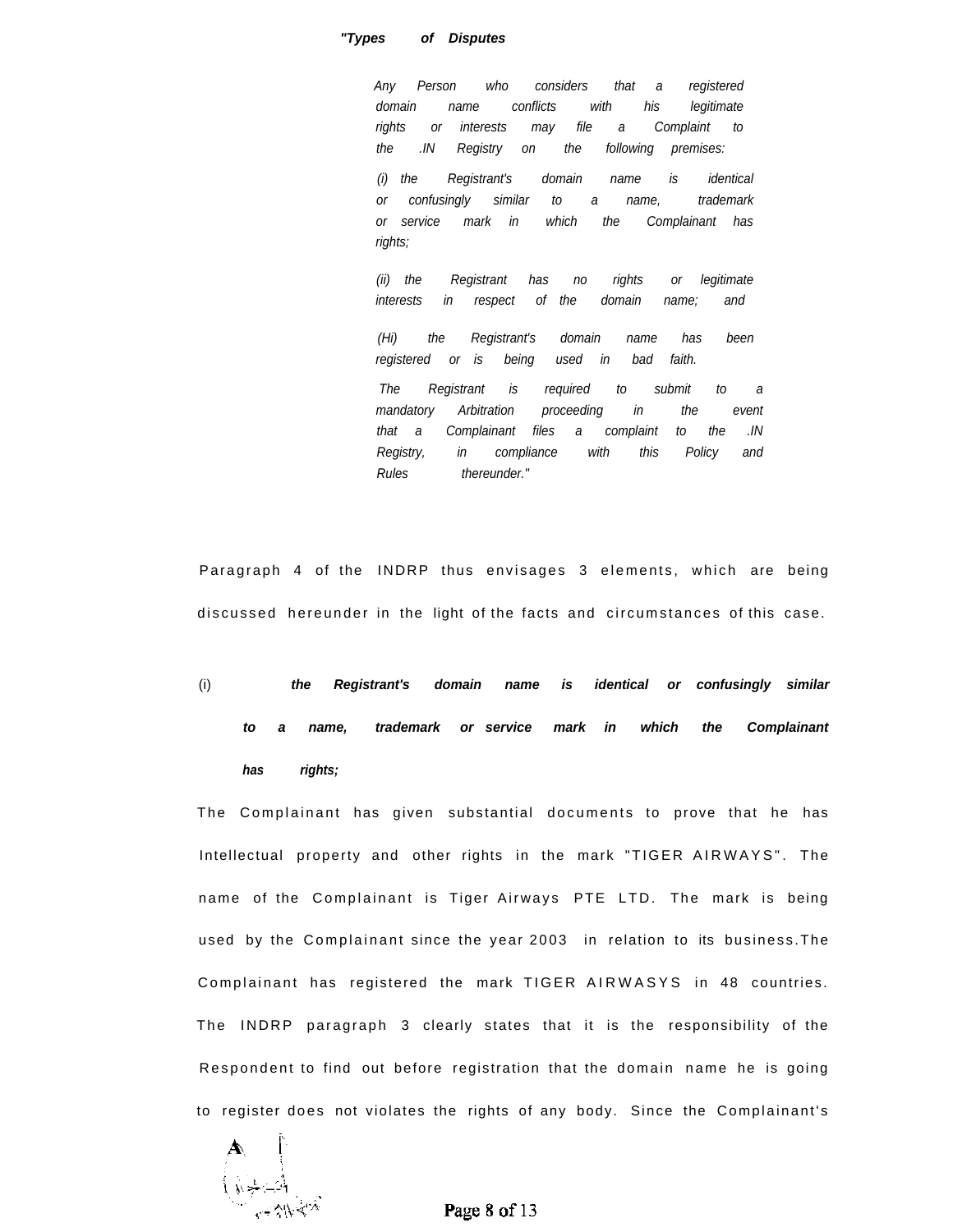mark "TIGER AIRWAYS" is a famous and well-known mark and is registered in so many countries including the country of the Respondent, it is unlikely that the Respondent did not know about the Complainant's rights in the mark or the domain name.

Paragraph 3 of the INDRP is reproduced below:

" The Registrant's Representations

By applying to register a domain name, or by asking a Registrar to maintain or renew a domain name registration, the Registrant represents and warrants that:

(a) the statements that the Registrant made in the Registrant's Application Form for Registration of Domain Name are complete and accurate;

(b) to the Registrant's knowledge, the registration of the domain name will not infringe upon or otheiwise violate the rights of any third party;

(c) the Registrant is not registering the domain name for an unlawful purpose; and

(d) the Registrant will not knowingly use the domain name in violation of any applicable laws or regulations.

It is the Registrant's responsibility to determine whether the Registrant's domain name registration infringes or violates someone else's rights."

The Respondent has failed in his responsibility discussed above and in the presence of the pleadings and documents filed by the Complainant, the Arbitrator has come to the conclusion that the disputed domain name is identical with or deceptively similar to the Complainants' "TIGER AIRWAYS " mark. Accordingly, the Arbitrator concludes that the Complainant has satisfied the first element required by Paragraph 4 of the INDRP.

i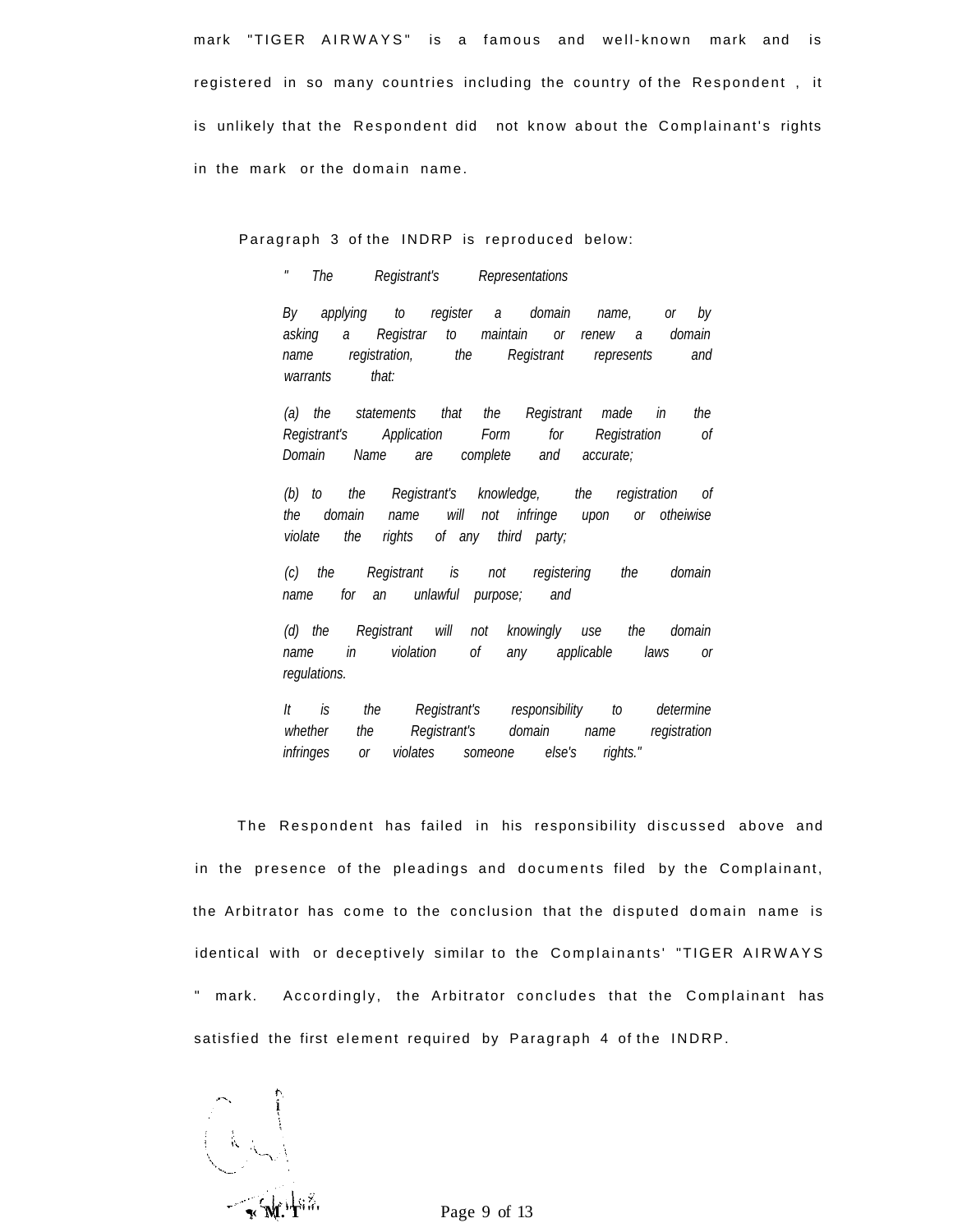# **(ii) the Registrant has no rights or legitimate interests in respect of the domain name;**

The second element that the Complainant needs to prove and as is required by paragraph  $4(ii)$  of the INDRP is that the Registrant has no legitimate right or interest in the disputed domain name.

The burden of proof on a complainant regarding this element is light, because the nature of the Registrant's rights or interests, if any, in the domain name lies most directly within the Registrant's knowledge. And once the complainant makes a prima facie case showing that the Registrant does not have rights or legitimate interest in the domain name, the evidentiary burden shifts to the Registrant to rebut the contention by providing evidence of its rights or interests in the domain name.

The Respondent has not rebutted the contentions of the Complainant and has not produced any documents or submissions to show his interest in protecting his own right and interest in the domain name. This clearly leads to the conclusion that the Respondent does not have any legitimate interest in the domain name.

For these reasons, the Arbitrator finds that the Respondent has no rights or legitimate interests in the disputed domain name.

# **(in) the Registrant's domain name has been registered or is being used in bad faith.**

The Complainant has averred that the Respondent has registered and has used the disputed domain name in bad faith. The language of the INDRP paragraph 4(iii) is clear enough, and requires that either bad faith registration or bad faith use be proved.

Talo\$

Page 10 of 13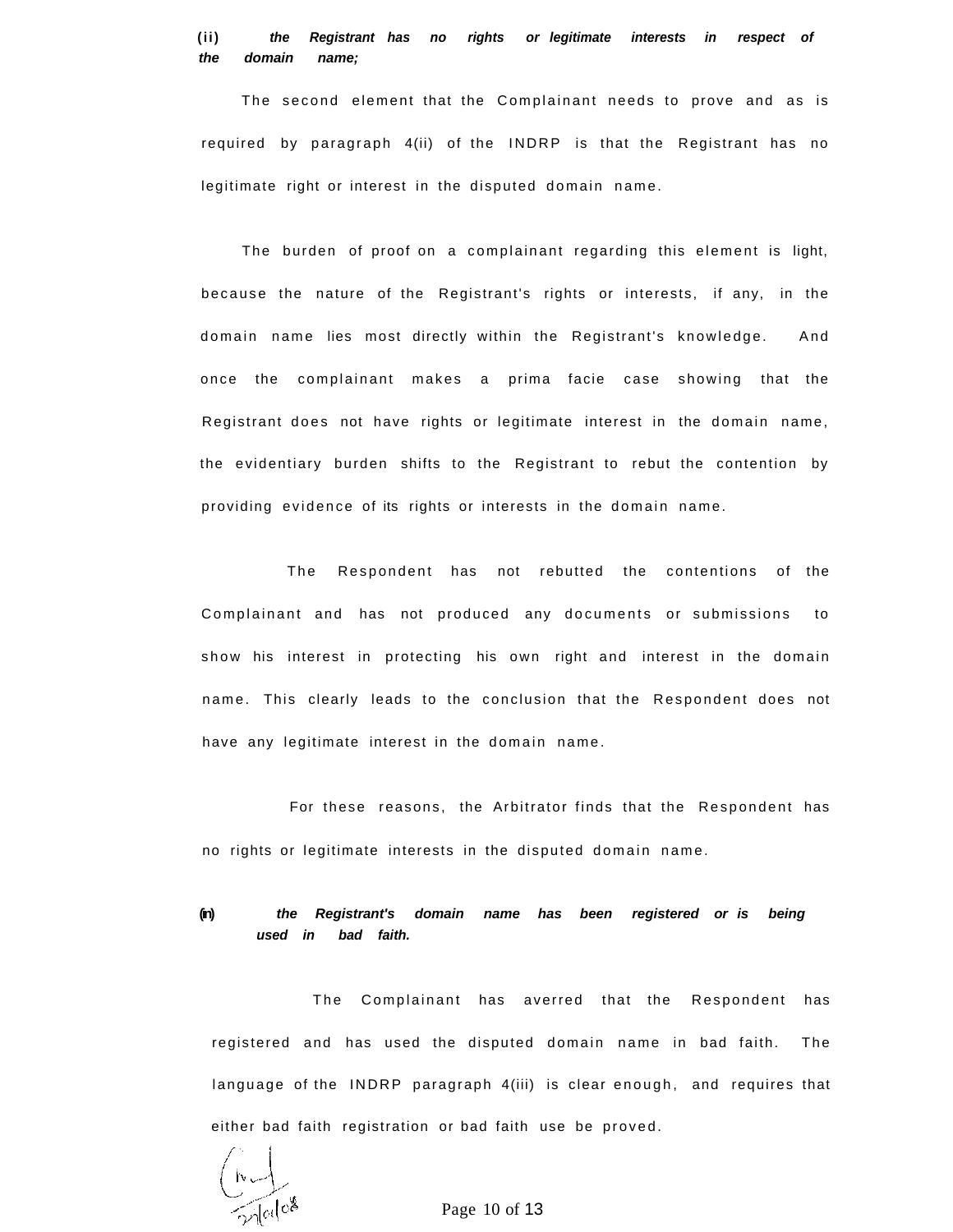circumstances are deemed to be evidence that a Registrant has registered and used a domain name in bad faith:

> has registered or has acquired the domain name primarily for the purpose of selling, renting, or otherwise transferring the domain name registration to the complainant who is the owner of the trademark or service mark or to a competitor of the complainant, for valuable consideration in excess of its documented out-of-pocket costs directly related to the domain name; or (i) "Circumstances indicating that the registrant

> (ii) the registrant has registered the domain name in order to prevent the owner of the trademark or service mark from reflecting the mark in a corresponding domain name, provided that the registrant has engaged in a pattern of such conduct; or

> (Hi) by using the domain name, the registrant has intentionally attempted to attract, for commercial gain, Internet users to its Website or other on-line location, by creating a likelihood of confusion with the complainant's mark as to the source, sponsorship, affiliation or endorsement of its Website or location or of a product or service on its Website or location."

The Complainant has submitted copies of the email communications (Annexure F) that have been exchanged between the parties which indicate that the Respondent has registered the domain name with the intention of selling the domain name and not for personal use.

From the circumstances of the case and from the evidences submitted by the Complainant the Arbitrator is of the of the opinion that the Respondent has registered the domain name [www.tigerairways.i](http://www.tigerairways.in)n with the intention of either selling the domain name to the complaint or its competitors at a higher price. Further he has prevented the Complainant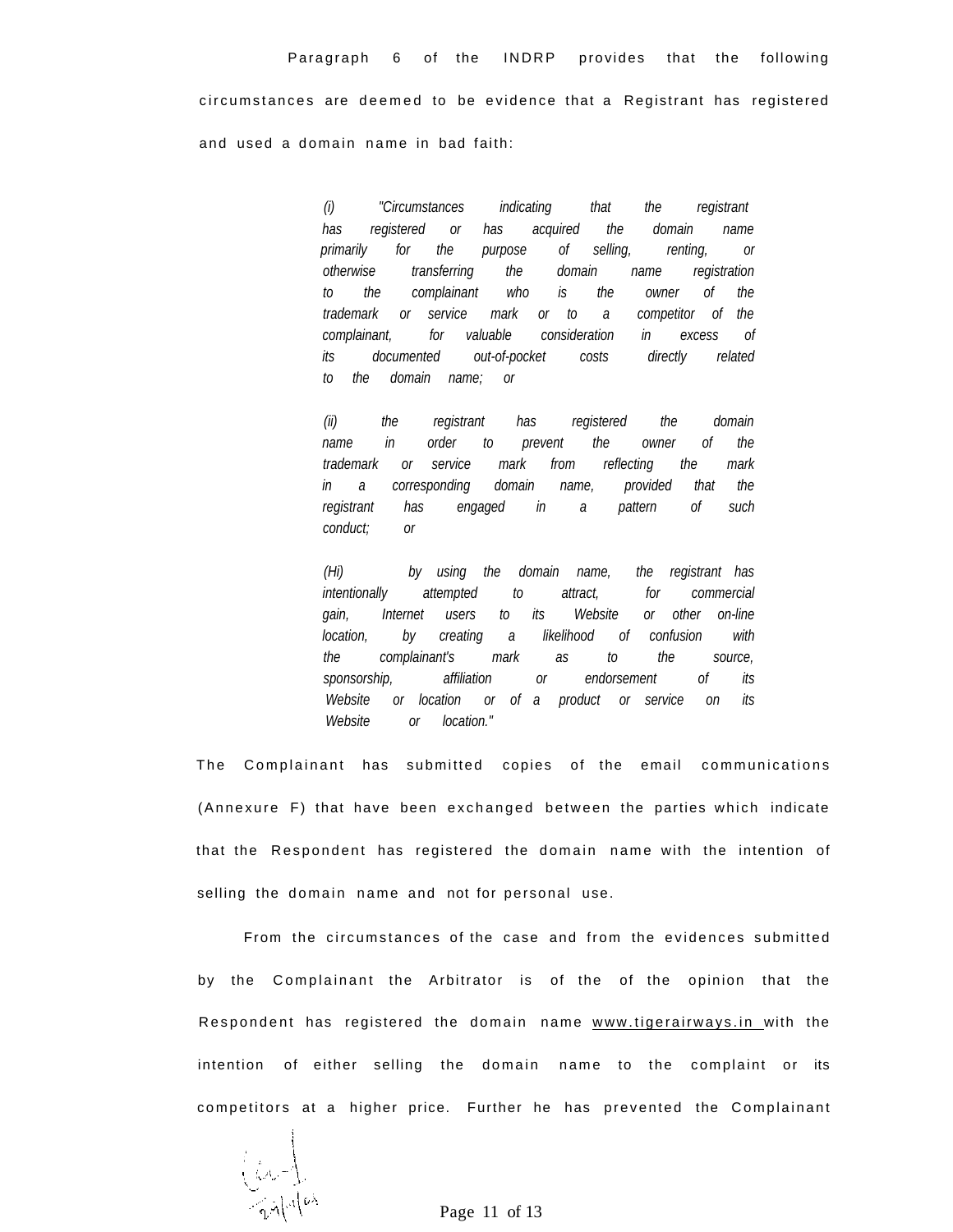who is the owner of the service mark "TIGER AIRWAYS " from reflecting in the domain name and also that the domain name is deceptively similar to the trademark of the Complainant and will lead to confusion with the Complainant's mark "TIGER AIRWAYS" as to the source, sponsorship, affiliation or endorsement of the Respondent's website or service. Thus all the three conditions given in paragraph 6 of the Rules are proved in the circumstances of this case and thus the registration of the impugned domain name by the Respondent / Registrant is a registration in bad faith.

#### **8. Decisio n**

The Respondent has failed in his responsibility to ensure before the registration of the impugned domain name by him that the Registrant's domain name registration infringes or violates someone else's rights as required by the Para 3 of the INDRP. The Complainant has given sufficient evidence to prove his trademark rights on the impugned domain name. Further the actions of the Respondent show that he merely blocked the disputed domain name, and deprived the rightful owner, i.e. the Complainant to register and use the domain name. The Respondent has not given any reason to register the domain name rightfully owned by the Complainant. Further the email exchanges between the Complainant and the Respondent also indicate that the Respondent had registered the domain name only to make quick buck by selling the domain name to the rightful owner or his competitor.'

As discussed above the registration of the Domain Name by the Respondent is also hit by all three elements of the Para 4 of the INDRP and is a registration in bad faith as per paragraph 6 of the INDRP. Thus it is

 $\left| l \cdot l$  t  $\right|$ v

KKf^k?**\* Page** 112 ocff 113